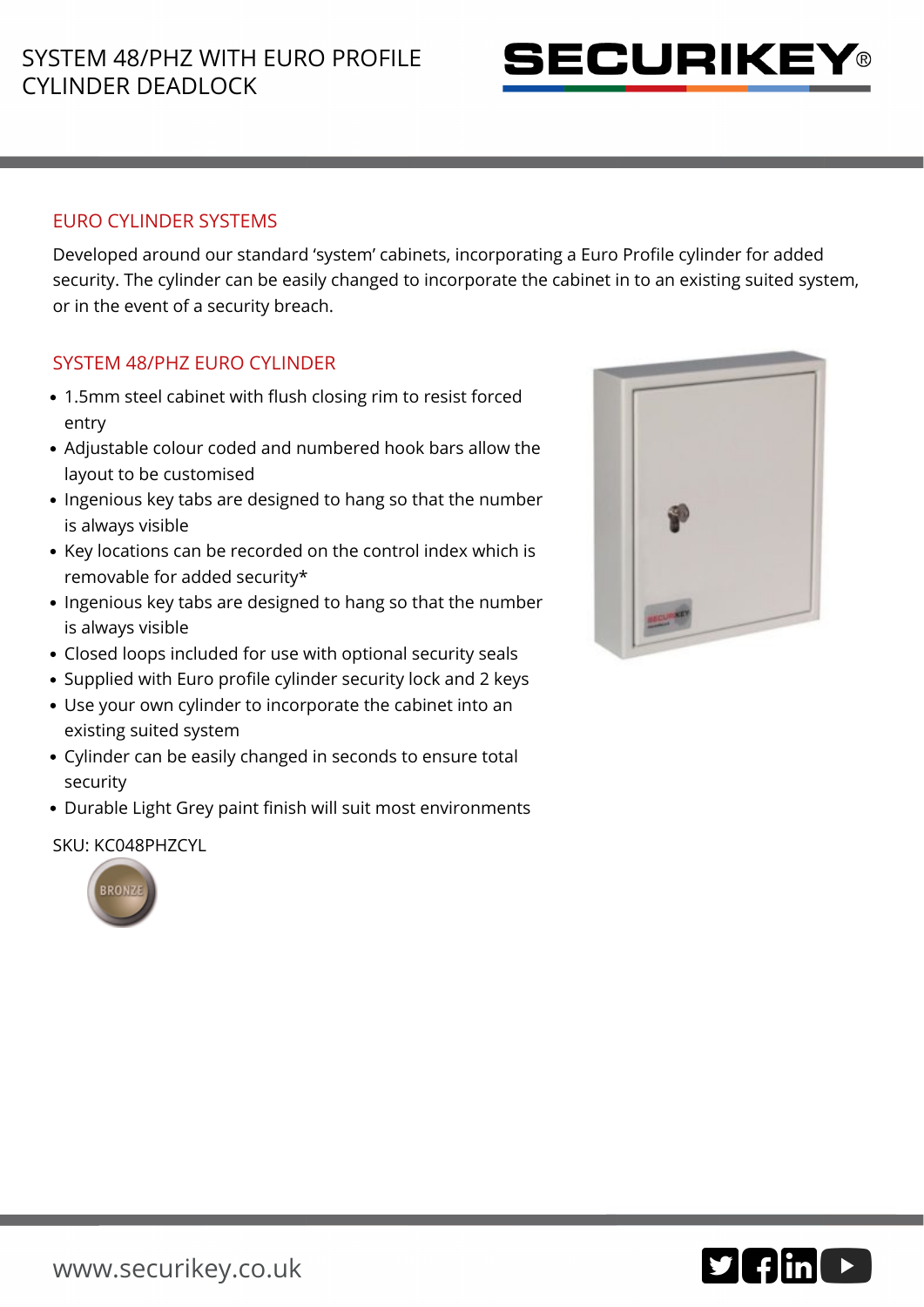

#### ADDITIONAL INFORMATION

| Weight                 | 4.000 kg                        |
|------------------------|---------------------------------|
| <b>Dimensions</b>      | 355 (H) x 300 (W) x 80 (D) mm   |
| <b>Standard</b>        | <b>Bronze</b>                   |
| Capacity               | 48 keys                         |
| <b>Locking Options</b> | E - Mechanical Push Button Lock |

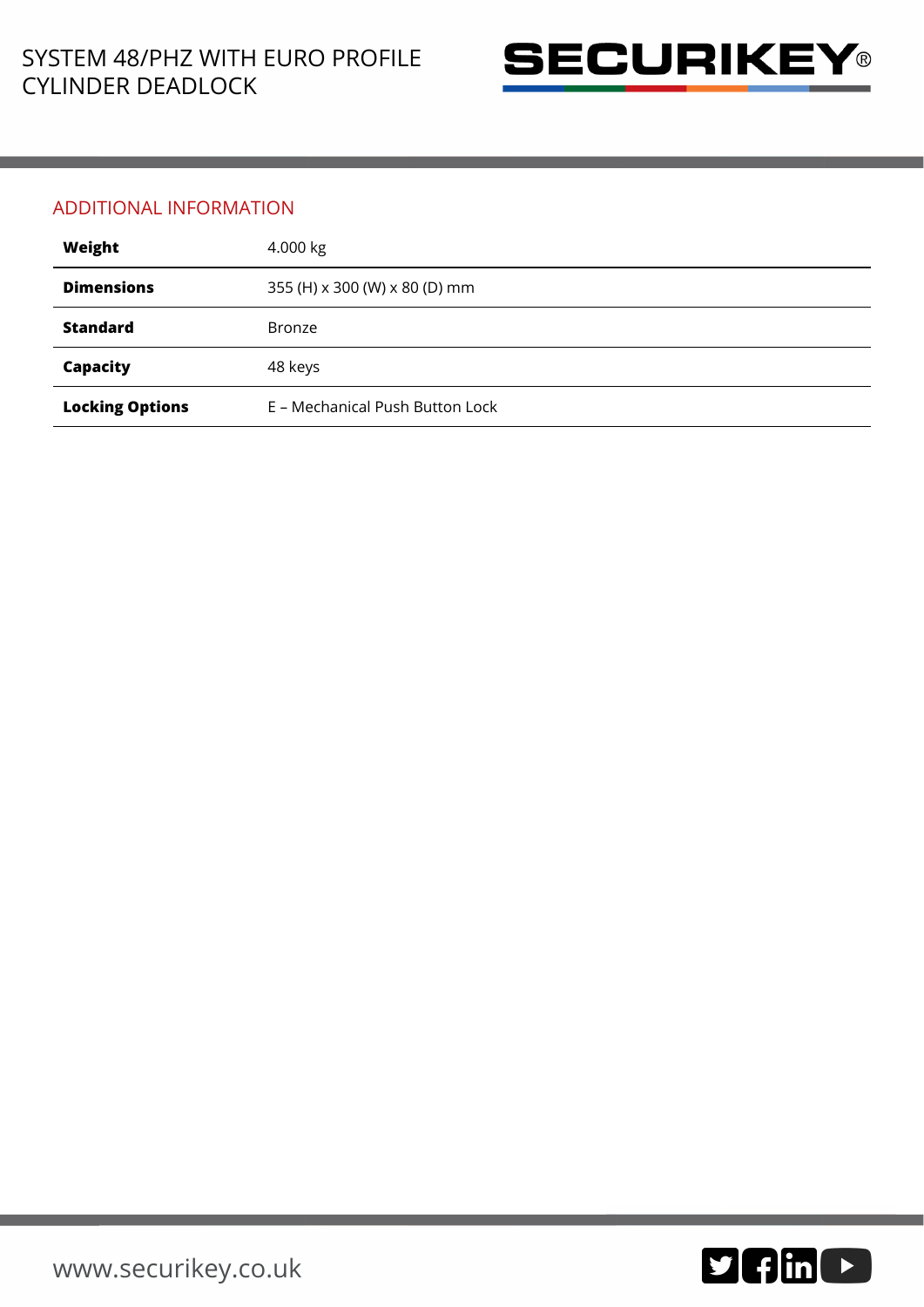# SYSTEM 48/PHZ WITH EURO PROFILE CYLINDER DEADLOCK



## SYSTEM 48/PHZ WITH EURO PROFILE CYLINDER DEADLOCK IMAGES









System 48 Security Seals & Loops



[www.securikey.co.uk](http://www.securikey.co.uk/)